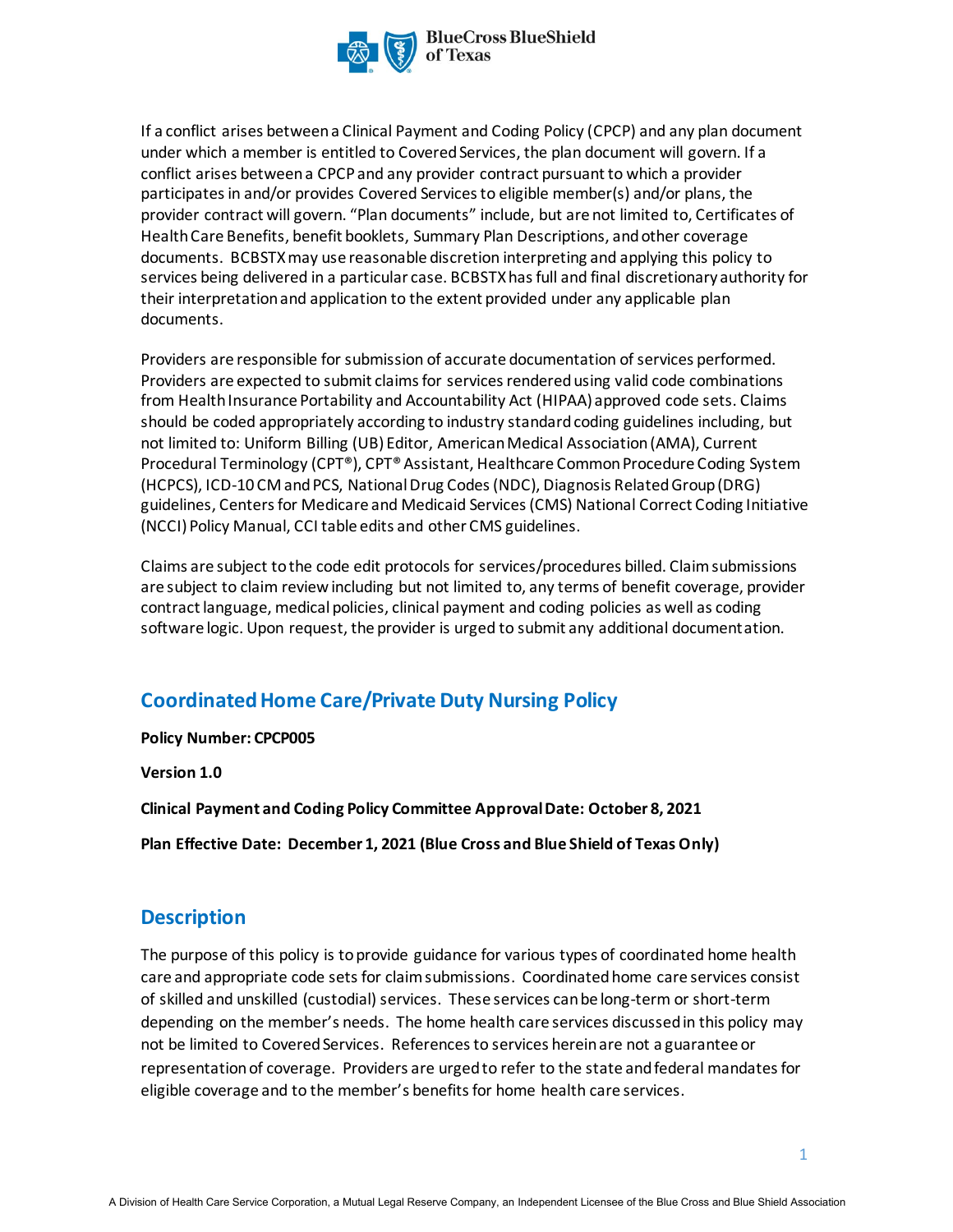

Health care providers are expected to exercise independent judgment in providing care to members. This policy is not intended to impact care decisions or medical practice.

# **Definitions:**

**Coordinated Home Care:** Organized skilled intermittent patient care initiated by a hospital or other inpatient facility to facilitate in the discharge and planning of its patientsinto home care under the orders of a qualified physician.

**Custodial or Unskilled Care:** Personal care that does not require the technical skills, professional training and clinical assessment ability of medical and/or nursing personnel to be safely and effectively performed and which is to support the patient's care and activities of daily living (ADLs). Services are generally non-medical.

**Home Health Care:** Healthcare services provided to a patient who is at home due to a sickness or injury requiring services from a skilled and licensed professional on an intermittent or parttime basis.

**Intermittent home care:** Part-time skilled nursing care provided in the home or inpatient facility setting for fewer than seven days a week or less than 8 hours a day for periods of twenty-one (21) days or less. A member must have a medically predictable recurring need for skilled nursing services.

Private Duty Nursing (PDN): Skilled nursing services for patients requiring more individual and continuous care than is available from a visiting nurse providing intermittent home care. Services which can be provided by a medical assistant, nurse's aide, home health aide or other non–nurse level caregiver are not consideredas PDN.

**Respite Care:** Short-term, temporary relief to a primary or usual caregiver. The caregiver is generally a family member.

**Skilled Care:** Medical care provided in the home or inpatient facility setting and may only be provided by or under the supervision of a skilled or licensed medical professional. Services require the technical skills and professional training of a licensed professional nurse or rehabilitation therapist.

## **Reimbursement Information:**

Claim reimbursement is limited to covered services which meet medical necessity and for services which do not exceed the defined member benefit for days or hours of coverage.

Services associated with home health care may include, but are not limited to, the following set of codes listed below. Coverage for these codes is dependent upon the member's benefit, provider contracts and state or federal mandates.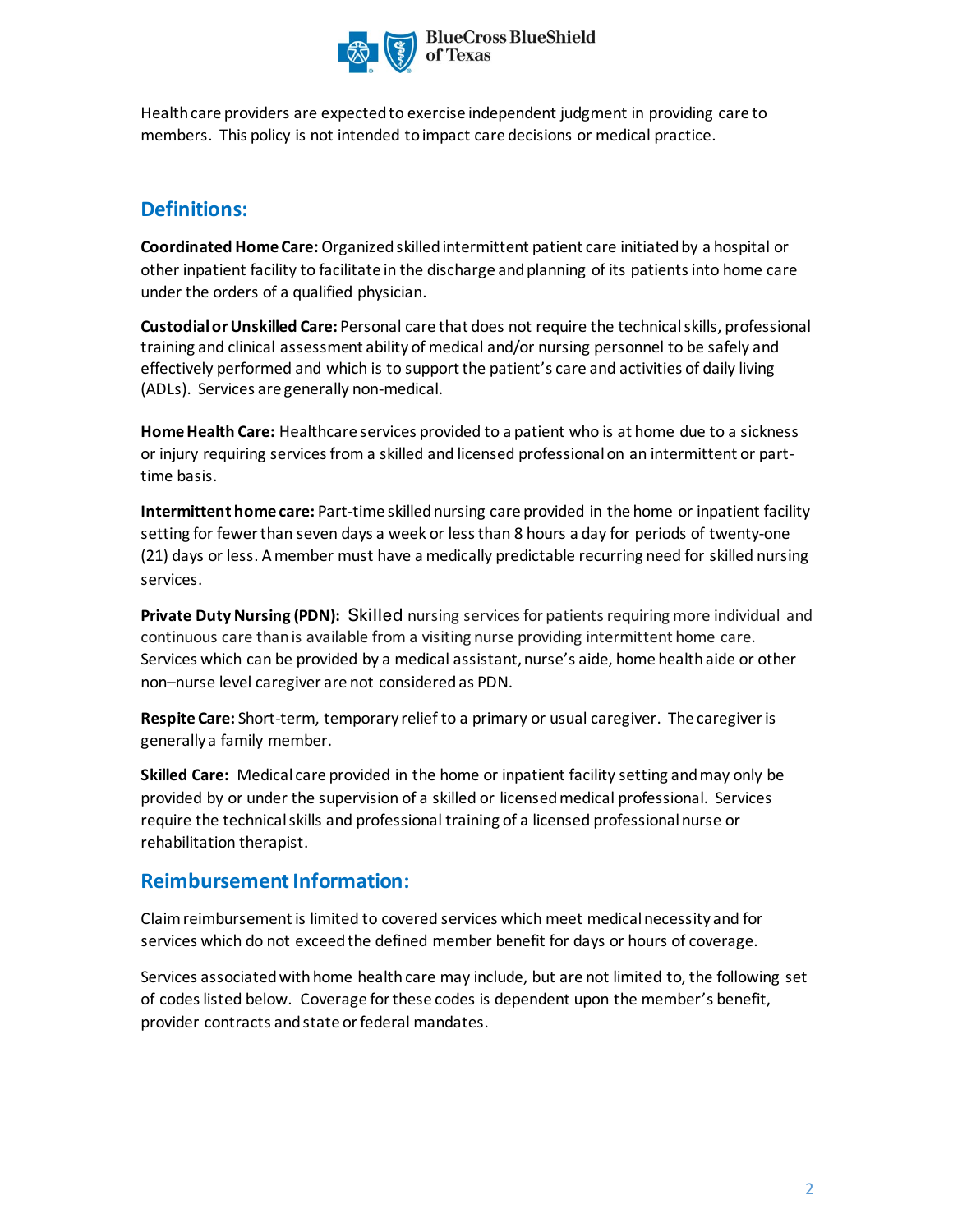

**BlueCross BlueShield** 

| <b>HCPCS CODE</b> | <b>DESCRIPTION</b>                                                                                                                                     |
|-------------------|--------------------------------------------------------------------------------------------------------------------------------------------------------|
| S9122             | Home health aide or certified nurse assistant, providing care in the home;<br>per hour.                                                                |
| S9123             | Nursing care, in the home; by registered nurse, per hour (use for general<br>nursing care only, not to be used when CPT codes 99500-99602 can be used) |
| S9124             | Nursing care, in the home; by licensed practical nurse, per hour                                                                                       |
| T1002             | RN services, up to 15 minutes                                                                                                                          |
| T1003             | LPN/LVN services, up to 15 minutes                                                                                                                     |
| T1031             | Nursing care, in the home, by licensed practical nurse, per diem                                                                                       |

*Example, if a member receives nursing care for one-hour on Monday, Wednesday and Friday (total of three hours in one week/seven-day period) this is considered intermittent care and should be billed for three units of HCPCS code(s) S9123 or S9124.* 

Coverage for the code below is dependent upon the member's benefit, provider contracts and state or federal mandates. The following HCPCS code is associated with PDN, however additional codes may be appropriate:

| <b>HCPCS CODE</b> | <b>DESCRIPTION</b>                                                      |
|-------------------|-------------------------------------------------------------------------|
| T1000             | Private duty/independent nursing service(s), licensed, up to 15 minutes |

*Example, if a member needs continuous nurse care for half of a day for five days (twelve hours per day totaling sixty hours for five days) this is considered PDN and should be billed with 240 units of HCPCS code T1000.* 

The plan may request additional documentation from the PDN provider to support the medical necessity of services. Upon the initial request, additional documentation, recertification or a revision request includes, but is not limited to, nurse progress notes, medication administration records, seizure logs and ventilator logs.

### **Custodial Care (Medical Policy ADM1001.014)**

Custodial care primarily involves assisting membersin ADLs and for personal comfort or convenience and is generally not a covered benefit. Some examples of custodial care may include, but are not limited to, the following:

- Assistance with meal feeding, bathing, dressing and the use of the bathroom
- Assistance withwalking or moving to and from a chair or bed
- Assistance with food preparation and eating
- Supervision of distribution, preparation and administration of medication

Refer to the current AMA CPT manual and/or HCPCS book for the appropriate custodial care CPT/HCPCS codes. Coverage for these codes is dependent upon member's benefits, provider contracts and state or federal mandates.